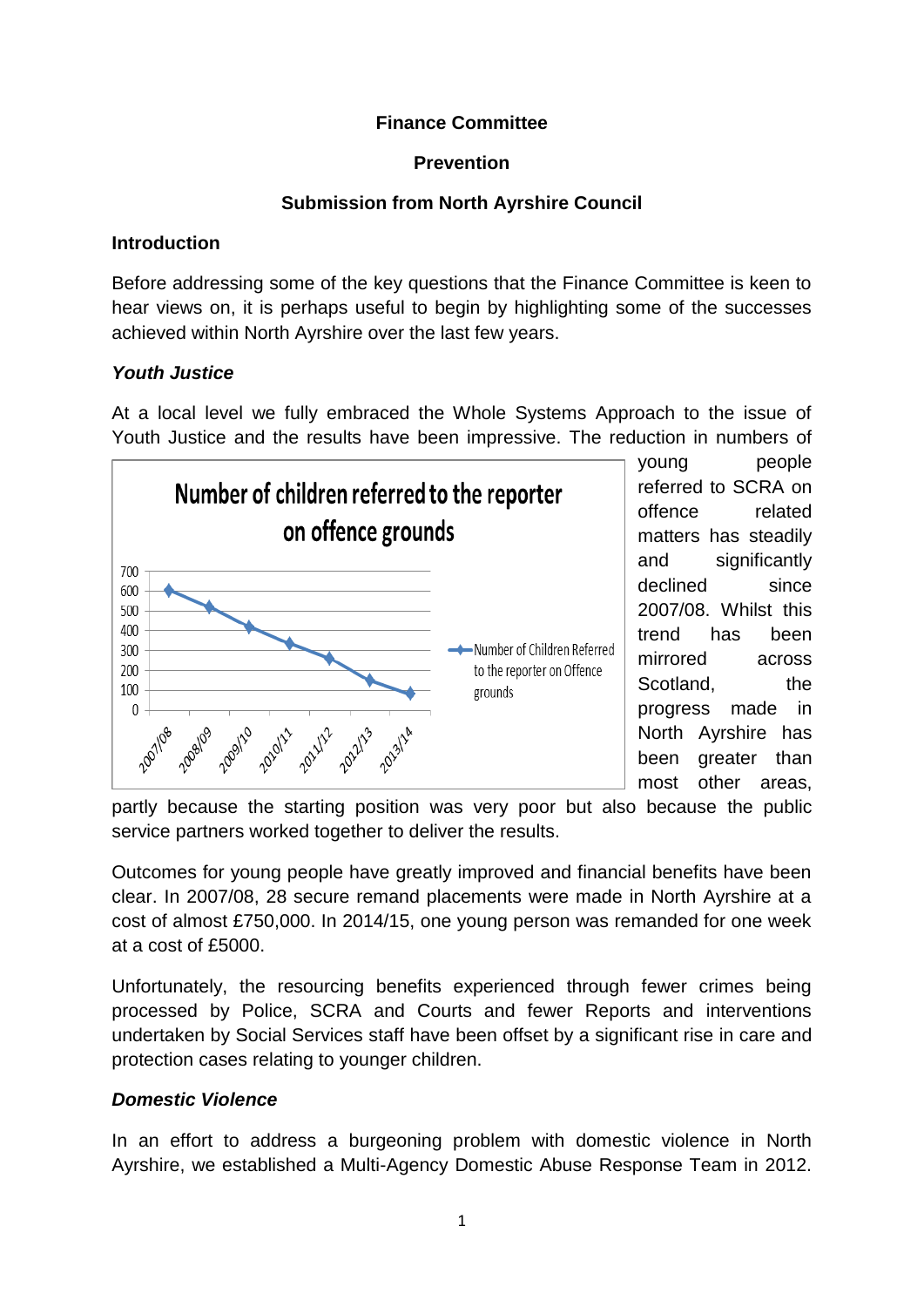We now have Social Workers, Housing staff and Police all based in a local Police office working alongside third sector staff from Women's Aid and Assist. The results of this work have also been impressive.



Follow-up response time to victims and children reduced from 10.7 days to 1.2 days.



Number of report requests from SCRA relating to domestic abuse down from 290 to 189.

The longer-term aim of establishing the team was to reduce the number of domestic incidents in North Ayrshire which had been rising year-on-year for ten years. Within one year of the team being established, this trend had been reversed.



## *Other Successes*

In addition to the work on Youth Justice and Domestic Abuse, partners in North Ayrshire have worked hard to focus on prevention and early intervention in a variety of other areas of work and there have been some notable achievements. The financial benefits related to some of this work is easy to quantify (residential school placements) whilst for other elements, particularly relating to early years, the savings to the public purse may not become fully apparent for a number of years yet.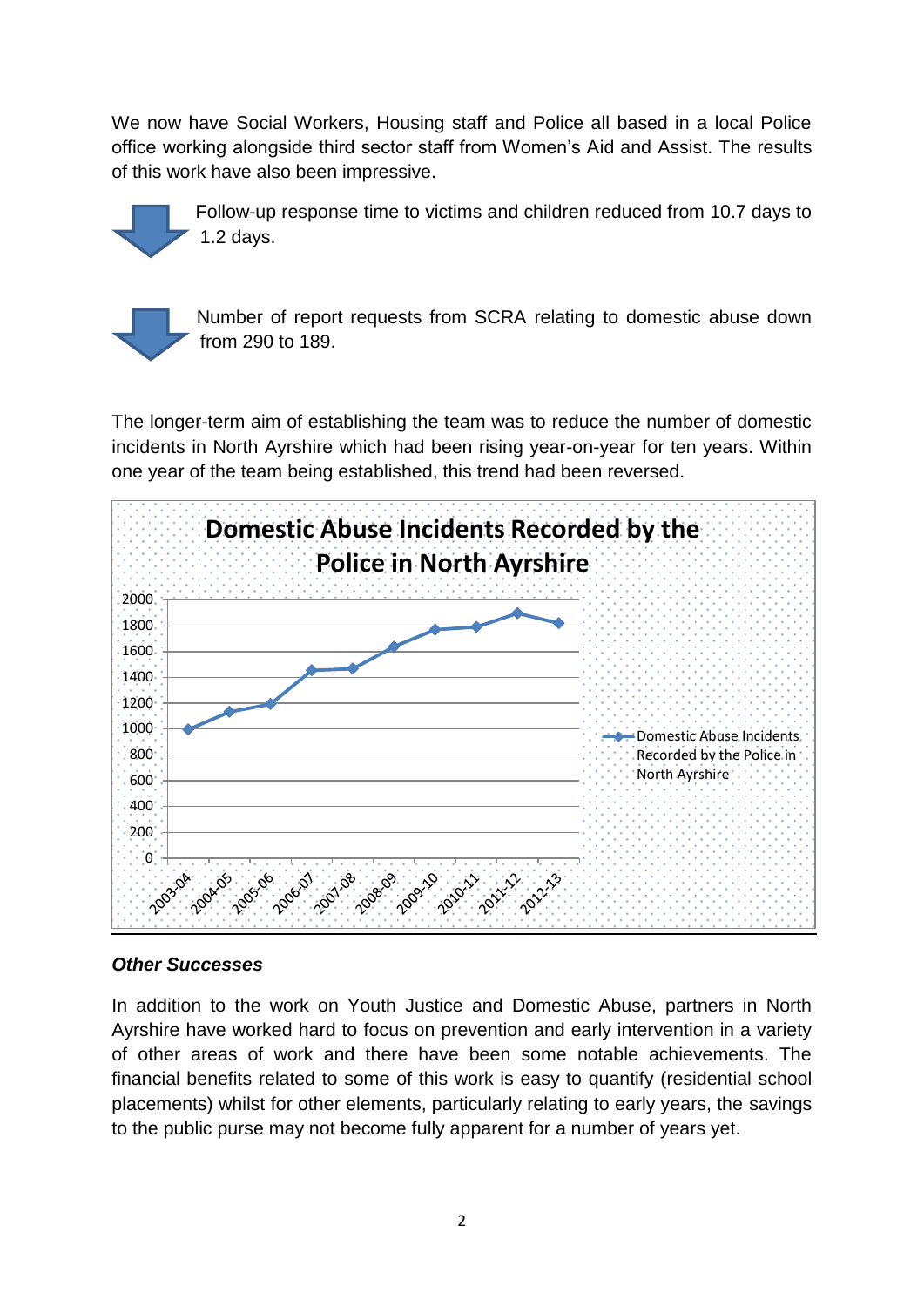



Young people in residential school – the lowest number ever in North Ayrshire

**39%** reduction in recorded crime since 2005/6 and 4% reduction between 13/14 and 14/15

**100%**  of parents *and* 

children reporting improved relationships

In Scotland to formally establish our Health and Social Care integrated Joint Board

Social and Emotional Development of preschool children in North Ayrshire better than the comparator Dartington sites

**of all young people at greatest risk of being accommodated successfully maintained at home by crisis intervention team**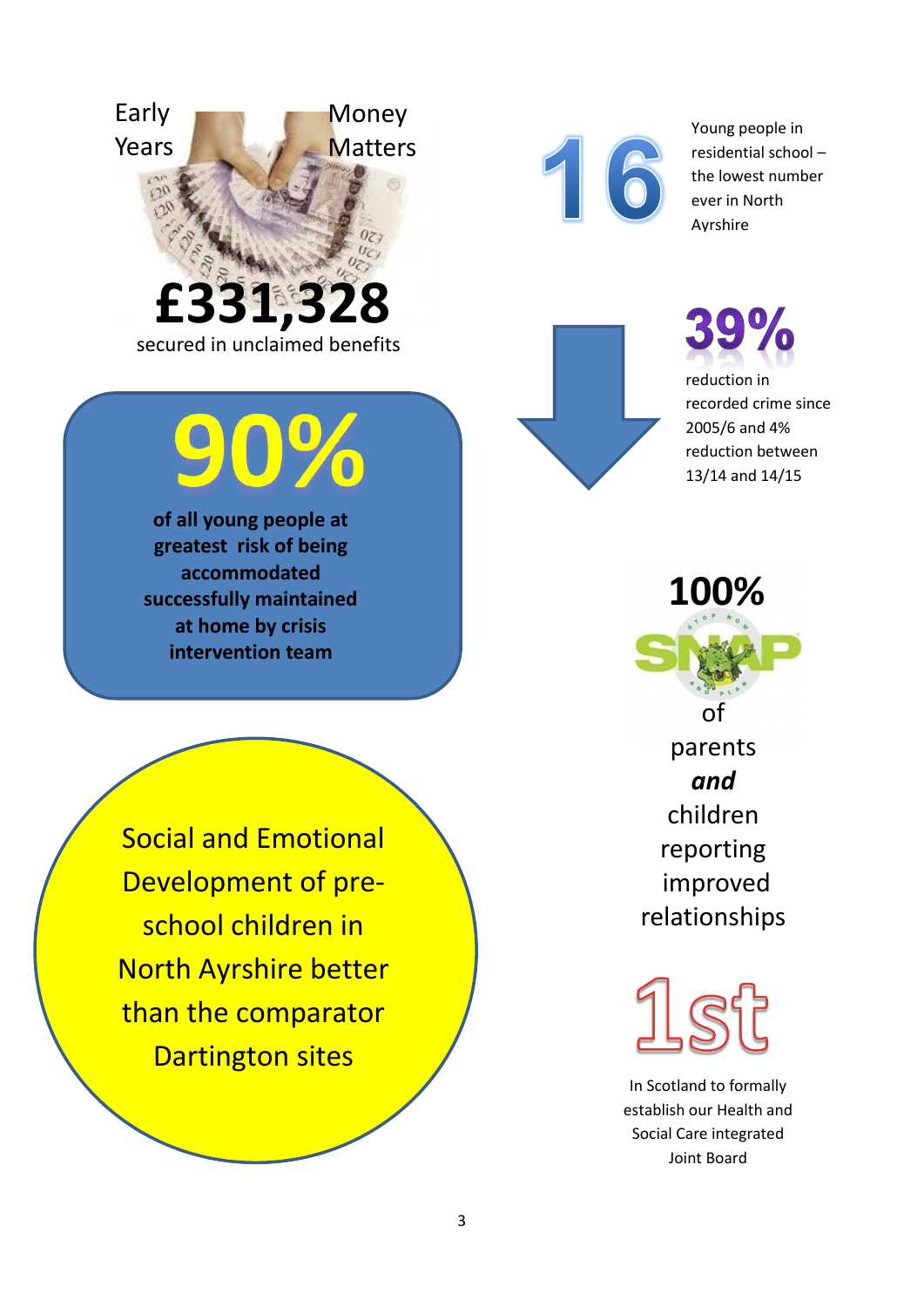We note that the Finance Committee recognises 'some evidence of change at a local level' and that all of the information provided above are examples of exactly that. Nevertheless, it is important to recognise that all of the progress made in North Ayrshire is as a result of extensive but cohesive partnership working and has been delivered in the context of particularly difficult socio-economic conditions. Some of the experience we have gained through the process of change at a local level, and in recognising key components required to make things work, has helped inform some of our thinking relating to the key questions raised by the Committee.

## **Why has the progress of reform proposed by the Christie Commission been so slow?**

The shift towards prevention is a long-term project and this must be considered when assessing progress to date. For example, much of the work that has been undertaken across Scotland around early years, from the Early Years Collaborative to Family Nurse Partnership, is unlikely to show much in terms of immediate improved outcomes particularly those relating to spend. The foundations we build for parents and their children just now may not reap financial benefits for 10-15 years when fewer young people require residential schools or to be Looked After or Accommodated. The even longer-term potential benefits relating to reduced spend in health, mental health and justice services may not be fully realised for 20-30 years.

Christie did not call for seismic structural change as necessarily the way forward and, with the exception of health and social care integration through the Public Bodies Act, expectation has been on local public sector partners working together in a more flexible, inclusive and innovative way to improve outcomes. The difficulty with this, of course, is measuring progress accurately across the country with the work of Audit Scotland, looking at CPPs and how they are progressing with the agenda being the only yardstick available.

## **What are the main barriers to change and how do we address them in order to accelerate the rate of progress?**

Audit Scotland's findings suggest that progress is variable and inconsistent. There is undoubtedly a myriad of reasons as to why this is the case. As stated previously, we feel there has been some degree of progress in North Ayrshire and whilst we would not wish to speculate on why such success may not be evident in some other areas, we can highlight some of the key factors in place where success has been visible.

**Leadership –** The role of leaders cannot be underestimated. For example, the role played by the Chief Executives of the Council and the NHS in supporting and driving forward the integration agenda relating to the Public Bodies Act was crucial to the success of establishing the Health and Social Care Partnership. Their drive and enthusiasm to implement the changes necessary and their clear and evident belief that the changes being made could and would improve the lives of people in North Ayrshire, was fundamental to establishing a HSCP with the fundamental building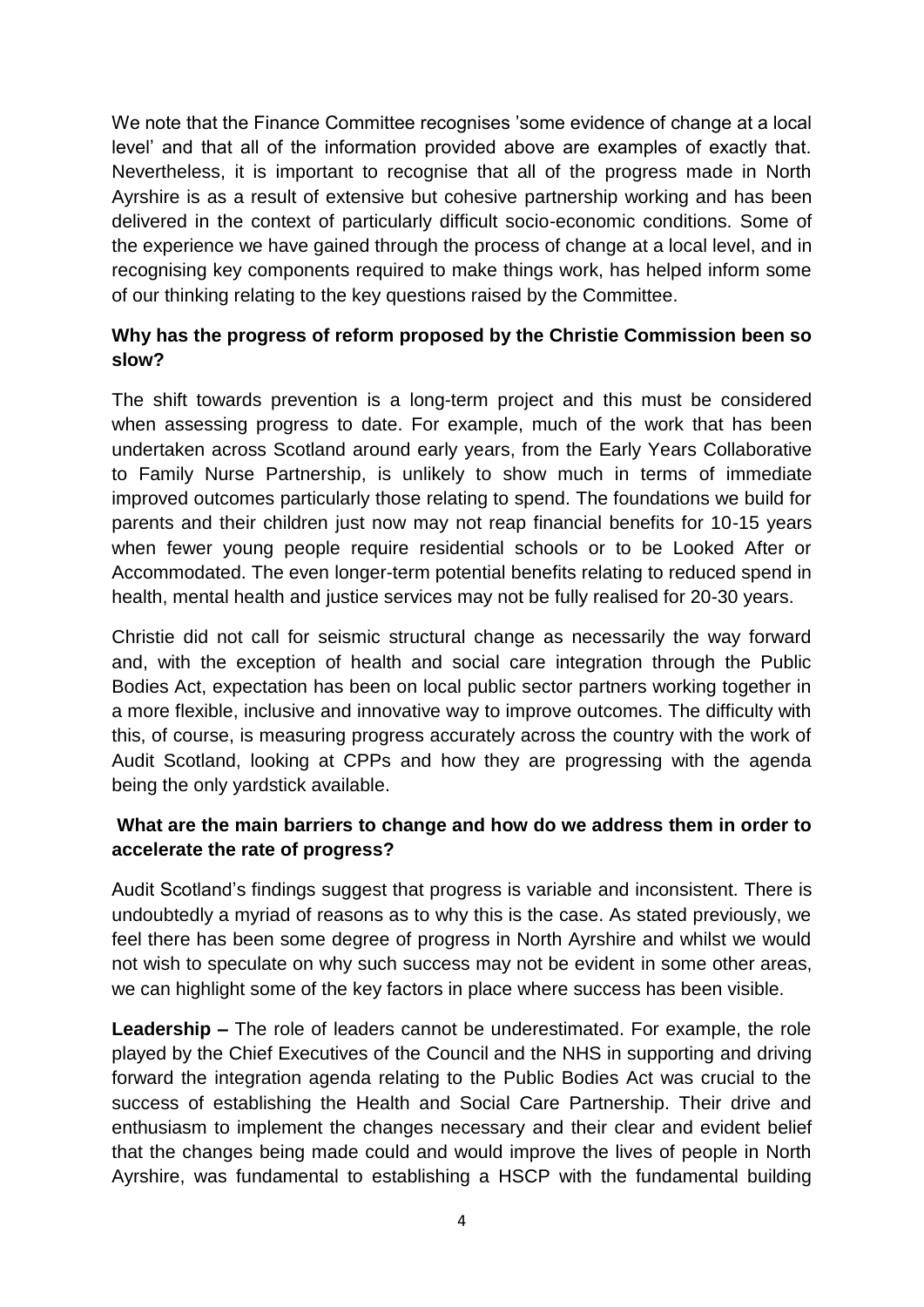blocks in place to deliver real change. Local political leadership was also critical to the process. This leadership has been evident in other developments, for example, planning for localities in North Ayrshire and establishing structures that will enable meaningful citizen participation in planning and delivery of locally-tailored services.

Christie spoke of the role of leaders in ensuring the involvement of front-line staff and communities in the transformation of service provision. This does not happen automatically, however, and requires a sustained effort by leaders themselves to shift a traditional hierarchical machine towards an all-inclusive change agenda. The skills required of leaders in this environment are, arguably very different from the skills required in the public sector even ten years ago.

The recent Deloitte publication "The State of the State 2015-16: *Recalibrating Government"* suggests that the best public sector leaders of the future "will demonstrate a series of new abilities and behaviours that encompass multiple skill sets. They will be adept at connecting people, information and resources to deliver through complex networks. They will operate with a default level of transparency towards their colleagues and citizens, and use social media to engage both continually. Their decisions will be informed by evidence and they will test out their thinking by iterative processes as part of innovation."

This description appears to chime with the central themes of Christie but has perhaps not yet entered the psyche of all those responsible for appointing to key leadership positions across the public sector.

**Outcomes –** The use of outcomes is a key way to ensure that organisations remain sighted on holistic objectives which can help significantly reduce the tendency for organisational needs and benefits to come before what can be defined as 'the greater good''. It could be argued that the significant reduction in crime in Scotland over the last nine years has been, at least in part, the result of national objectives on reducing reoffending. The recently published Recorded Crime statistics, highlighting a 39% drop in crime nationally over the last nine years, is significant. The fact that this trend continues despite the impact of welfare reform and the real-terms cuts in public sector spend, particularly over the last five years, is testament to something working well. Whilst there is much work still to do, we would argue that the setting of nationally agreed outcomes has helped bring previously disparate partners involved in the criminal and community justice arenas together to operate more effectively as a whole system.

The setting of national outcomes around the health and social care integration agenda is welcomed and progress on these over the next few years will be critical in determining the progress of real change in moving the balance of care for older people.

Where local outcomes can be agreed, these can be equally effective in driving transformational change. The establishment, and success, of the Multi Agency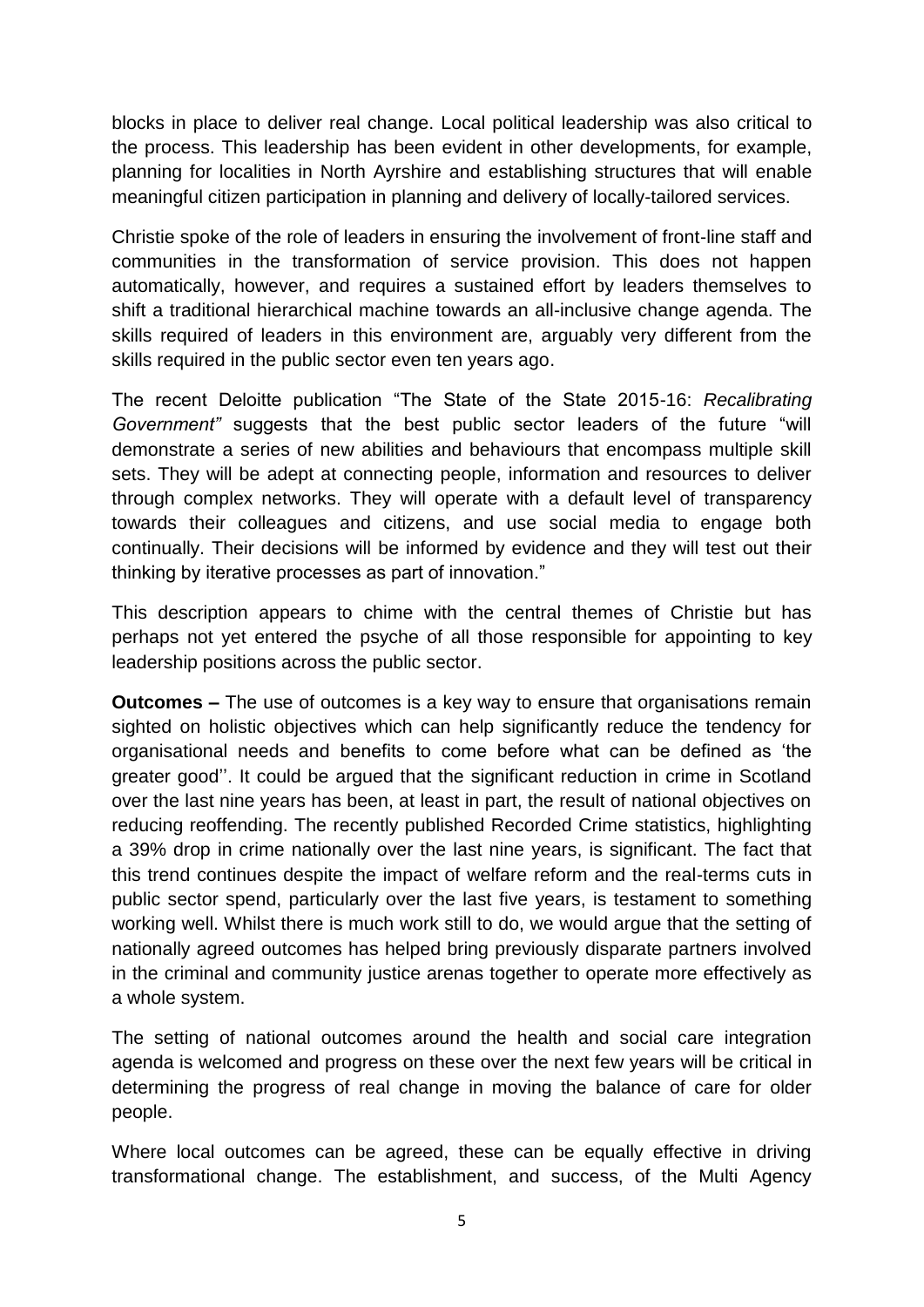Domestic Abuse Response Team, would not have been possible without agreement across a range of public and third sector partners about what needed to be done. The basing of social workers in a police office to deliver this service would, even five years ago, have been anathema to many. Despite the significant historical, cultural and organisational differences between Police and Social Work, these have never impinged upon or indeed been a factor at all in the establishment of the team. We would strongly argue that the reason for this (over and above the leadership provided, particularly from the Divisional Commander) has been the shared vision relating to the desired outcomes from the outset.

## **How do we ensure that the necessary culture change and greater levels of integration takes place?**

As stated directly above, the setting of national outcomes where appropriate can play a significant role in ensuring the necessary culture change required. The complexity, and whole system nature, of vast swathes of service delivery should mean that where national outcomes are agreed and set, integration is inevitably required in order to effectively meet such outcomes.

In addition, whilst some public sector organisations have begun to revolutionise their recruitment processes and have developed that in line with seeking different skill sets of their managers, there is potentially a role at a national level to encourage and support organisations to learn from best practice. Such an approach will help ensure we have a higher proportion of the right people in post across the sector to deliver the kind of change required.

#### **How do we create a culture of innovation?**

There have been numerous national initiatives, publications and indeed legislation introduced over the last five to ten years, many of which provide permission and encouragement to the public sector to think more creatively, work more collegiately and develop more innovatively.

We are of the view that the climate for innovation has, therefore, been created at a national level. We accept that at local level there will be varying degrees of evident innovation and some of that may link with issues highlighted elsewhere in this response.

## **What opportunities does digital technology provide in reforming the delivery of public services towards prevention?**

There are undoubtedly opportunities that exist to utilise digital technology more effectively in order to reform public services towards prevention. Some of the Smart Technology that has been developed over the past few years provides real opportunities to keep people safely at home longer. Indeed, in the areas of physical disability, frailty and dementia many of these technologies, when utilised appropriately, can be the critical difference between an individual maintaining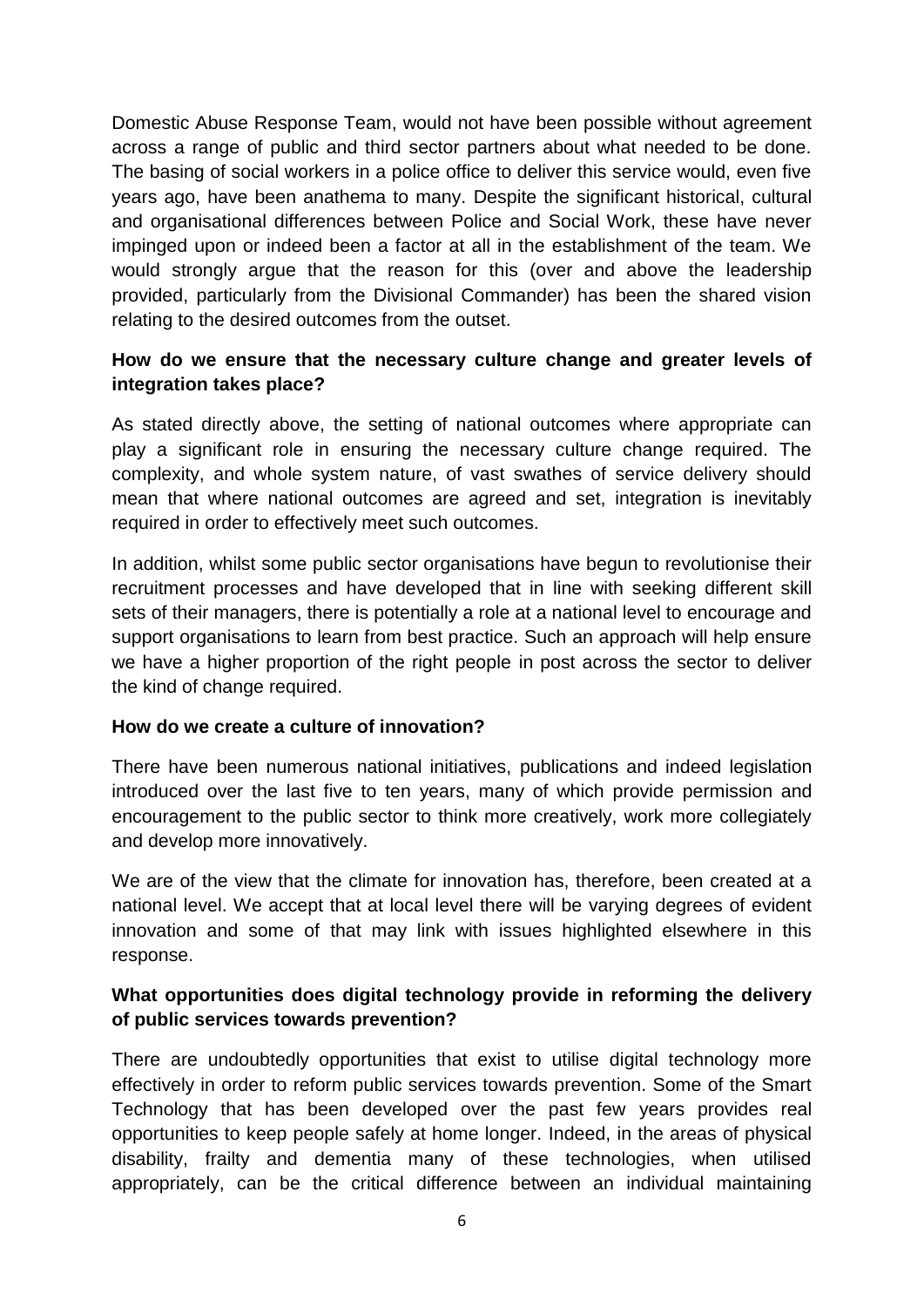independence and requiring permanent residential care. The technologies themselves are less expensive than traditional social care environments and indeed have proven to improve individual outcomes. We have an entire population becoming more accustomed to new technology, including older people, and these types of care solutions will, and must, continue to grow.

The use of social media provides opportunities to engage with large numbers of local people in a way that was previously impossible. Consultation and engagement events hosted in traditional community centre venues and attended by the active minority, whilst helpful, are time-consuming and resource intensive. The public sector is beginning to recognise and utilise the power of Facebook and Twitter, for example, as vehicles for engaging greater numbers of people. When managed properly, such engagement can be more representative and more meaningful than some of the more traditional approaches.

An increasing number of public sector activities and transactions are being made available online and have, in many instances, improved customer satisfaction simply by being a more convenient method. In addition, such developments have created efficiencies in the system.

In the Deloitte's publication quoted previously, research undertaken by Frey and Osborne of Oxford University is cited. This research suggests that 'many roles found within the public sector are among the least at risk from automation in the next twenty years. Given the nature of their tasks, frontline roles including healthcare professionals, social workers, teaching staff, police and fire officers are all at low risk of automation … because they require high levels of perception, creativity and social intelligence as well as varying degrees of physical manipulation".

Whilst it is true that none of these particular roles are likely to be fulfilled by robots any time soon, there are nevertheless ways to utilise technology in more imaginative ways. Although the use of live Webinars has increased as a means of running participative learning events, it would be naïve to suggest that such methods have been embraced as fully as they could be by public sector organisations. Equally, the idea of an initial GP consultation via Facetime, for example, may still seem a leap too far for many but it is solutions like these that will begin to fully utilise the opportunities that technology offers and increase the capacity of services to cope with rising demand.

## **How should community planning be developed to support service integration and the focus on prevention?**

Audit Scotland reports over the last couple of years have portrayed a variable landscape across Scotland in relation to the effectiveness of Community Planning Partnerships in delivering the transformational changes necessary to deliver the vision outlined by the Christie Commission. In particular, the 2014 report 'Turning Ambition into Action' suggests that across CPPs 'leadership, scrutiny and challenge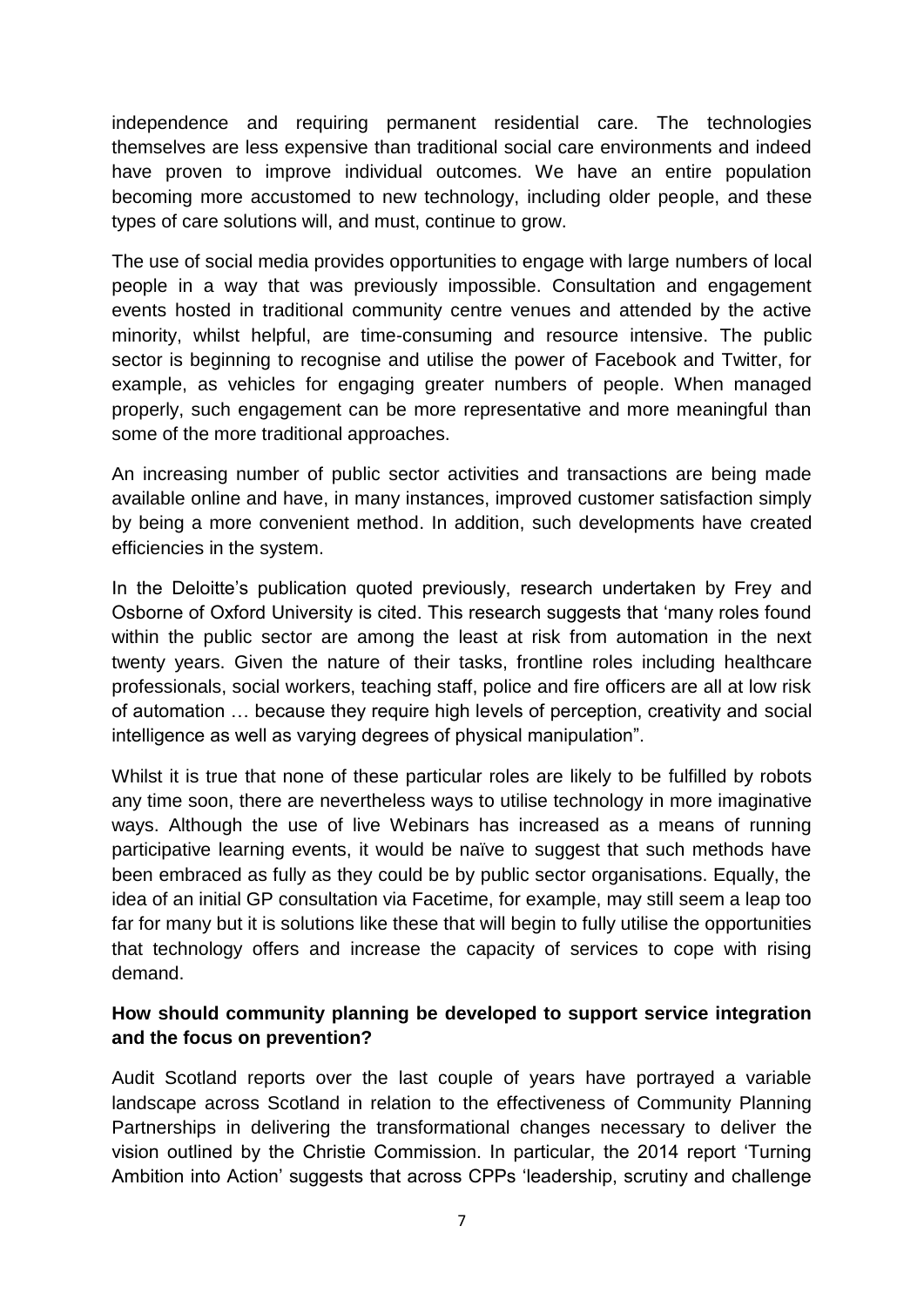remain inconsistent'. We feel it important to state that the experience in North Ayrshire has been a very positive one and we have a cohesive senior management team and chief officer's group that oversees and drives forward the shared priorities of the CPP as defined through our SOA.

According to the Audit Scotland findings across the country, however, this is not the consistent picture. Indeed, their most recent report suggests that for many leaders across Scotland there remains confusion as to the standing of the CPP and how the community planning partnership aspirations are prioritised particularly where these may not be closely aligned to individual organisational priorities. Whilst the establishment of national outcomes and local single outcome agreements have undoubtedly helped in reducing such tensions, it seems that appropriate scrutiny and challenge across partners on delivering on these is not as robust as it needs to be. Furthermore, with the exception of Audit Scotland's inspection processes of individual CPPs, there is no current mechanism whereby the partnerships are asked to report on progress relating to the implementation of the Christie agenda. The absence of such a mechanism makes it difficult to accurately measure progress across the country and, arguably, leaves the accountability for reporting with the component organisations through their own structures and external regulators. Whilst there is little debate that real change and progress towards prevention can only be delivered through community partners working together, the absence of a shared accountability to report on progress appears counter-intuitive this.

Audit Scotland has recommended a national framework for assessing and reporting progress of CPPs and this would seem a sensible way forward in ensuring consistency of accountability for delivery.

## **What lessons can we learn from other countries in delivering a preventative approach?**

Many of our public health professionals in particular are well-versed in different international approaches to whole population health and well-being. There is clear evidence that the Scandinavian states, where the inequalities gap between the least deprived and the most deprived is far less pronounced than almost anywhere else in the world, have improved outcomes in almost every area of life.

Whilst public sector organisations can reduce some inequalities and mitigate against the most severe consequences of these, they cannot alone create the conditions required for the political and societal shift that would be required for greater equality.

## **What are the implications for the provision of public services if the decisive shift to prevention does not take place?**

The implications for public services if the decisive shift towards prevention does not take place are potentially catastrophic. The predictions relating to demand on public services are well-documented and evidence-based and, if we simply do as we have